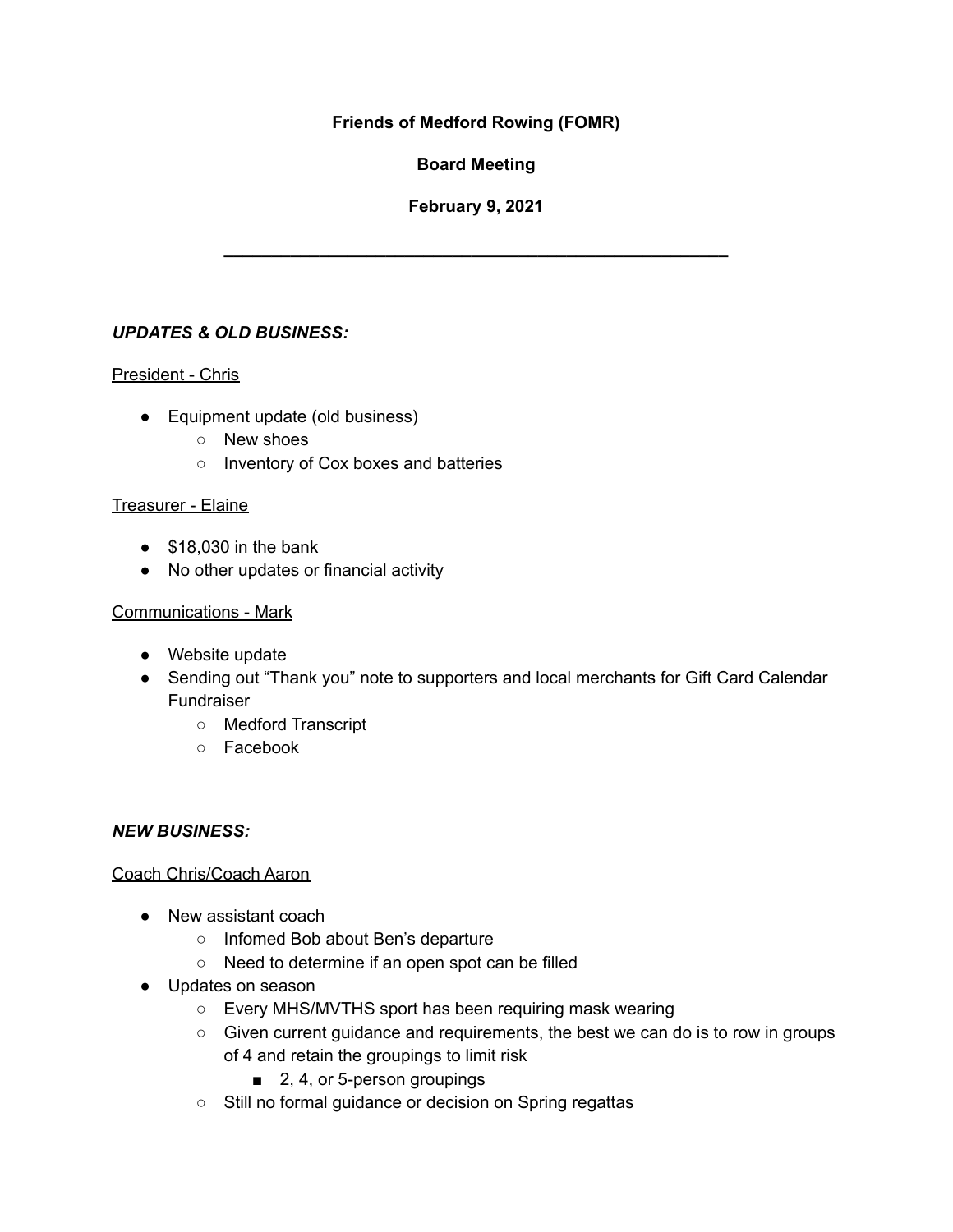- Still no MPSRA
- Coach Chris has additional responsibilities at the school (Freshman advisor) and may be limited in how much time he can spend putting together the safety plans

### Board discussion

- In the absence of Regattas (which we cannot control), what can the board do to help get the kids training and in the water?
	- Board agreed that we should aim for, at least, some sort of training activities
		- Most area schools with Rowing Programs have been training both indoors and outdoor (when possible) since December
		- We need to work with Bob and Athletics Dept. to help the school better understand how the Rowing Team needs to train
	- US Rowing will provide specific guidelines in March
		- **■ This will determine when, how we can get rowers in the water but should not impact our plan to start training with erg machines and get on water**
	- $\circ$  Coaches will need to have a set schedule to make best use of  $\sim$ 10 erg machines
	- We need to send Bob an email describing our Safety Plan and requirements for usage of school facilities (for training)
		- May only need indoor facilities through end of March (weather permitting)
		- ■

# Fall II (soccer, football, volleyball, golf, cross country - March 10 through Apr 10; Apr 12-May 15 competitions)

Rowing competitive portion of season would start May 16 onward